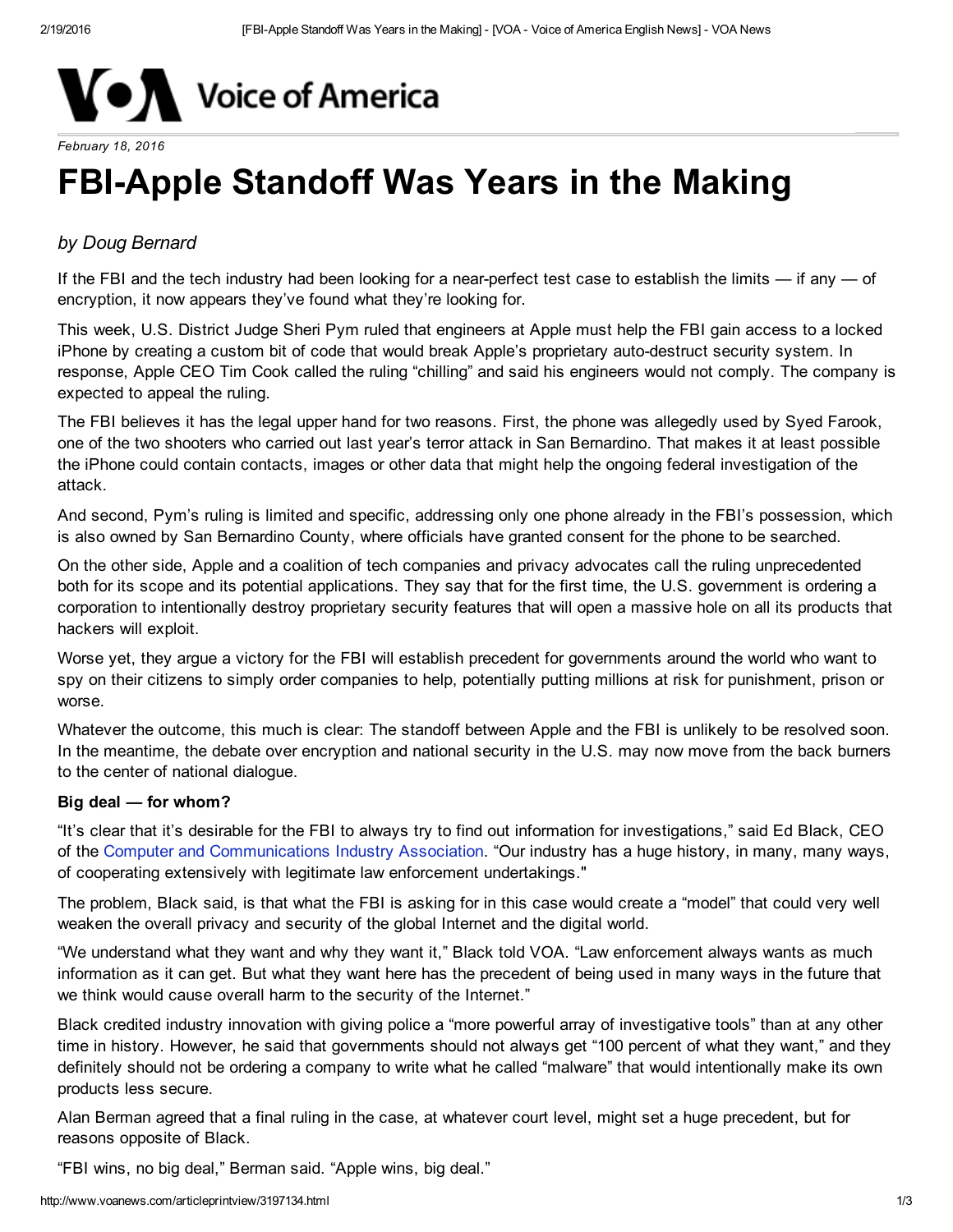Berman is president and CEO of the Disaster [Recovery](https://www.drii.org/) Institute, an organization that assists in disaster recovery, cyber or otherwise. He argued that the court ruling was tightly constructed and focused.

"It's highly technical and specifically focused on this one phone, and a one-time modification that doesn't even touch Apple's encryption," he said.

Berman pointed out that [Pym's](http://www.wired.com/wp-content/uploads/2016/02/SB-shooter-MOTION-seeking-asst-iPhone.pdf) order does not force Apple to break its own encryption technologies. The court, he said, is merely requesting Apple's help in deactivating an iPhone security feature known as "auto-erase"; namely, if someone tries to use the wrong passcode to unlock the phone more than 10 times, all data on the phone are destroyed, and the action is irreversible.

"They've been very big into security; this is very consistent with their approach to security and privacy," Berman told VOA. "Auto-erase? Invented by Apple. The ability to erase your phone remotely? Apple. I'm actually surprised that anybody thought that Tim Cook would have said anything other than what he did."

"The real chilling effect," Berman said, "is you may set a precedent where law enforcement will never be able to get to these locked devices. A win [for Apple] means no one would ever be able to do this again, and these things could go dark forever."

### 'A very dark place'

FBI Director James Comey has made access to encrypted devices a high priority. Since Apple and Google announced they were making encryption a standard option on their devices, Comey has [publicly](http://www.voanews.com/content/apple-fbi-high-tech-privacy/2486274.html) warned that encryption is creating "millions of unbreakable safes" that threatened "to take us to a very dark place."

His office has been working with tech companies to craft some sort of emergency access protocol, whereby law enforcement officials conducting a legitimate investigation could ask a court for a subpoena to decrypt the device. Those efforts have largely failed.

While Apple is not a member of the Computer and Communications Industry Association, many tech giants such as Google are, and increasingly they're lining up in support behind Apple.

Shortly after Cook announced that his company would not comply with Pym's order, Google CEO Sundar Pichai took to Twitter to [announce](https://twitter.com/sundarpichai/status/700104433183502336) his firm's support for Cook.

"We build secure products to keep your information safe and we give law enforcement access to data based on valid legal orders," he wrote. "But that's wholly different than requiring companies to enable hacking of customer devices & data. Could be a troubling precedent."

Marc Rotenberg, president of the Electronic Privacy Information Council, is a leading national advocate for digital privacy. He said the court order was unusual in several respects, in part because Pym based her ruling on a 227 year-old measure called the All Writs Act, which is almost never invoked today.

"It's not a simple request and it's not a limited request," Rotenberg said. "It's not just that one phone that becomes broken, it's every single Apple 5c iPhone that the government could open, because the patch becomes like a master key for all iPhones."

### False promise of success

While decrypting devices used by suspected terrorists may sound like a good idea, Rotenberg said it's probably a false promise of data access.

"What if you have a secure communications app overlaying on top of the Apple operating system?" he told VOA. "That will also be encrypted. Apple won't have control over those keys, so the FBI will still be facing a locked door. This is why it's so very important to understand the very significant downside when the government makes these kinds of requests. There's no guarantee of success."

An even larger downside for both Rotenberg and the CCIA's Black is the precedent a successful FBI ruling might mean around the world.

"The precedent of asking a tech company to break a privacy feature on behalf of the government [makes] it very difficult for the U.S. government to argue that any other government shouldn't do the exact same thing," Rotenberg said. "The Chinese, the Russians, all of them would love to be able to say to service providers, 'We have a serious investigation. We need your help. Please break the device.' "